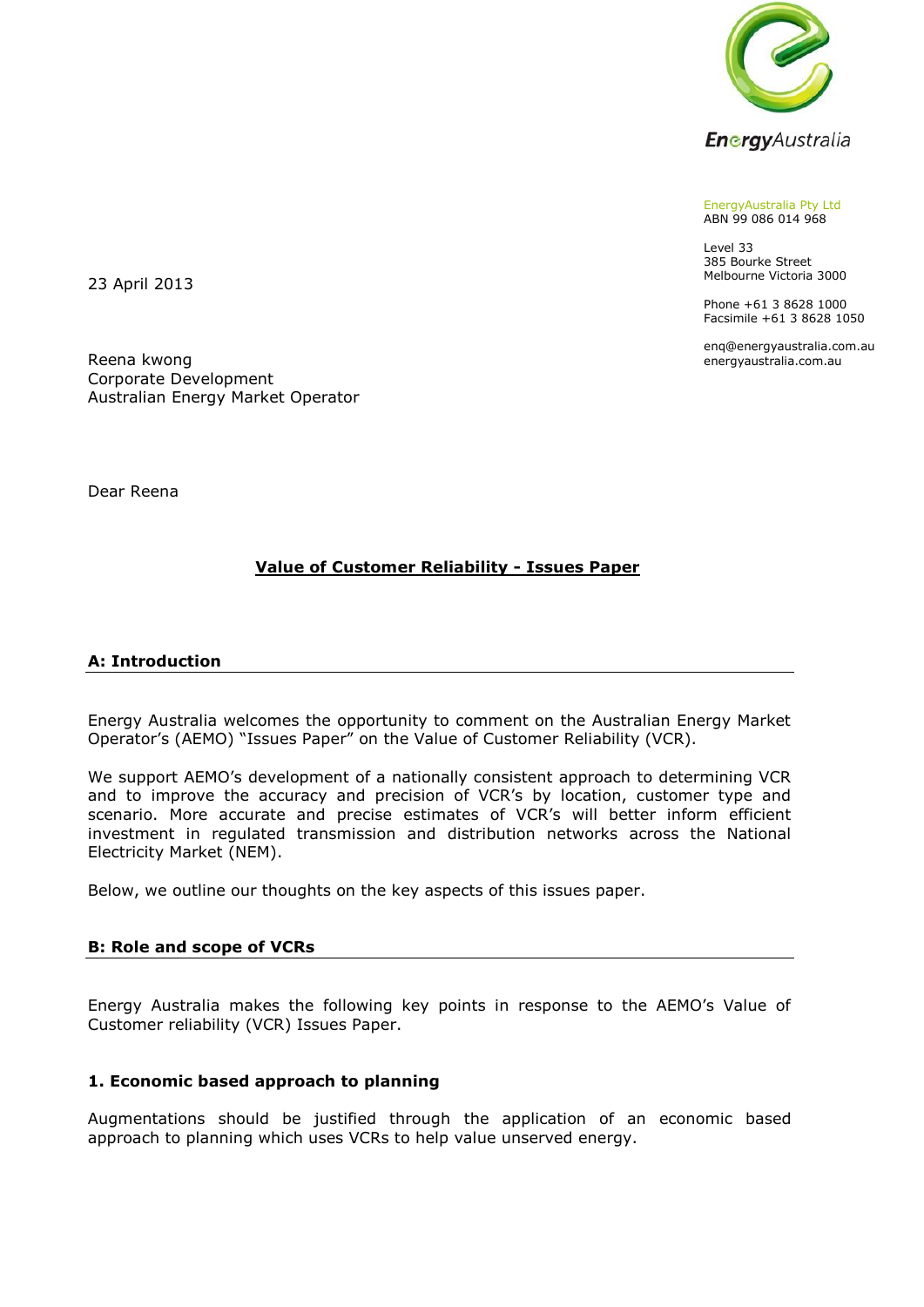The valuation of customer reliability is critical in the application of an economic based approach to building transmission and distribution networks. Using VCR allows Network Service Providers (NSPs) to determine whether a proposed augmentation is likely to yield net market benefits in accordance with the criteria in the Regulatory Investment Test (RIT-T).

### **2. VCR for transmission and distribution**

Whether it is on the transmission or distribution system, it is important that we have more refined VCRs that reflect the more precise details of the customer responding to the conditions they face.

Interrupting supply creates a cost regardless of whether it occurs in the distribution system or the transmission system. Therefore, planning transmission and distribution networks should basically promote economic efficiency and ensure that least cost options for improving the overall level of network reliability. A more refined national VCR will support this outcome.

### **3. More precise VCRs**

Customer reliability will vary at different connection points on the both the distribution system and the transmission system.

Therefore, VCR needs to be reconfigured to the following including the requirement for it to be:

- location specific
- customer type specific
- scenario specific.

As such, we support AEMO previous consultation process that highlighted stakeholder preference for a more refined VCRs that reflect more precise details about the type of customer responding and the conditions that they face.

### **4. VCR indexing**

VCR should be indexed at different connection points over time in the NEM.

In this regard, we support NERA's recommendations that suggest that the income/economic growth approach is the most appropriate approach which we understand that VENCorp has previously applied.

### **5 Low probability high impact events**

High impact low probability events should be captured in the VCR.

We understand that the nature of ordinary interruptions is difficult enough to quantify. Asking customers to quantify their cost implications for these events may cause spurious outcomes. Nevertheless, we consider it is important that an attempt is made to capture the costs of these events.